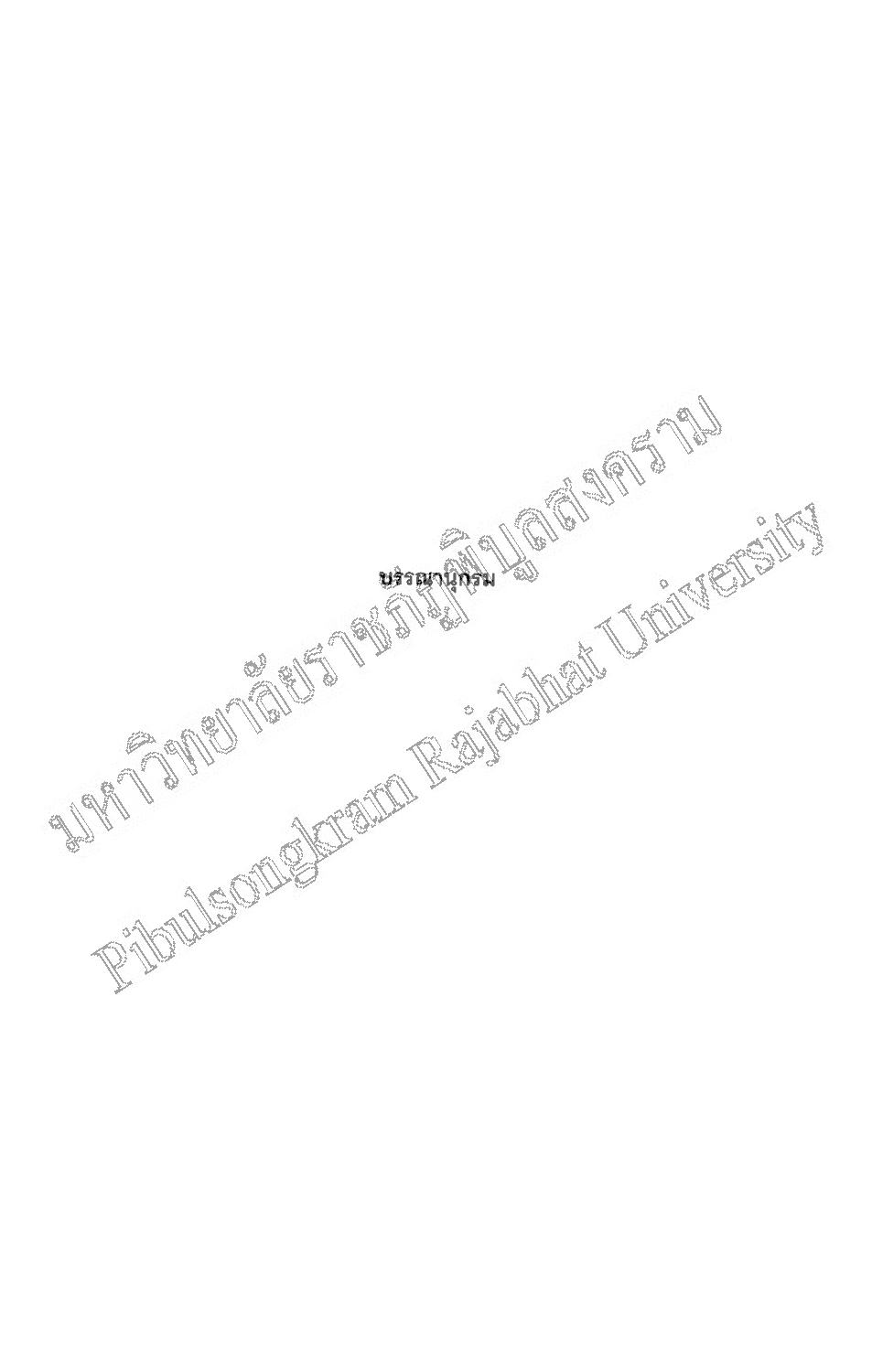## บรรณานุกรม

| กรมสามัญสึกษา. (2540). <del>ก</del> ารศึกษาแนวทางในการพัฒนาคุณภาพการศึกษาของ                         |
|------------------------------------------------------------------------------------------------------|
| โรงเรียนมัธยมศึกษา. กรุงเทพฯ : คุรุสภา เอกสารอัดสำเนา.                                               |
| ี เกศนี - ดีมั่น, และคณะ. (2543), "ความรู้ความเข้าใจและความคิดเห็นเกี่ยวกับพระราชบัญญัติ             |
| การศึกษาแห่งชาติพุทธศักราช 2542 ของครู  อาจารย์ ในจังหวัดพิษณุโลก"                                   |
| การศึกษาค้นคว้าตัวยดนเอง มหาวิทยาลัยนเรศวร.                                                          |
| สำนักงานคณะกรรมการการศึกษาแห่งชาติ. (2526) <mark>การศึกษาเอกชนในประเทศไทย</mark> .                   |
| กรุงเทพฯ : พัฒนาศึกษา.                                                                               |
| (2543). ปฏิรูปการศึกษาไทย : สู่พรุ่งนี้อย่างมีหวัง. กรุงเทพฯ : ตำนักงิจุนคณะ                         |
| กรรมการการประถมศึกษาแห่งชาติ.                                                                        |
| (2545). พระราชบัญญัติการศึกษาแห่งชาติ พ.ศ. 2542 และพี่แก้ไขเพิ่มเติม                                 |
| (ฉบับที่ 2) พ.ศ. 2545. กรุงเทพฯ : บริษัท พริกหวานกลังฟพิค ซิวกัด.                                    |
| สำนักงานคณะกรรมการการศึกษาเอกชน. (2531 ก.). การย์รู้ที่ว่างินทารเรียนการสอน.                         |
| กรุงเทพฯ : โรงพิมพ์การศาสนา.                                                                         |
| (2531 ข). คู่มือผู้บริหารโรงเรือนเอกชน การ์จัดทำแผนการบริหารโรงเรียง                                 |
| เอกชน. กรุงเทพฯ : โรงพิมพ์การคิวสนา.                                                                 |
| (2531 ค). รวยงานการศึกษาเรื่องผลกระทบของนโยบายภารอุดหนุน                                             |
| โรงเรียนเออชุ่นเป็นเงินรายหัว, กรุงเทพฯ : โรงพิมพ์ศาสศาสนา.                                          |
| (2844). พระราชบัญญัติกฎหมาย ระเบียป ซิลินังคับและแน <b>วปฏิบัติ</b> . กรุงเทพฯ                       |
| สำนักงานคณะกรรมกรรการศึกษาเอกซูนุ่                                                                   |
| ซีน์โนรส์\ วิทยากาญจน์และคณะ. (2542). \สร้างพินัละปัญหากา <b>รดำเนินงานของสถาน</b>                   |
| ้ศึกษาเอกชน สังกัดสำนักงานคุณะกรรมการก <b>ารศึกษาเอกชน จังหวัดกำแพงเพชร</b> "                        |
| การคึกษาดันดุวัวดังยัตนิเฮ็ง มหาวิทยาลัยนเรศวร.                                                      |
| $\sum_{i=1}^{n}$<br>ธงชัย สันติวงศ์. (2538) อังศัการและกา <b>รบริหาร. พิมพ์ครั้งที่ 6 กรุงเทพฯ</b> : |
| ไทยวัฒนาพิวันที่                                                                                     |
| ้(2510, 19 กรกฎาคม.).  "ครูเป็นหัวใจในการพัฒนาอาชีวศึกษา."<br><b>LERAJATED</b>                       |
| อาชีวศึกษา, หน้า 9.                                                                                  |
| บุณยโสภณ. (2528, กุมภาพันธ์). "อิทธิพลของสิ่งแวดล้อมต่าง ๆ ที่มีผลต่อการจัดหลักสูตร<br>ธีชาติ        |
| อาชีวสึกษา" <b>อาชีวสึกษา. หน้า 44-48</b> .                                                          |
| ์ธีรวุฒิ  ประทุมนพรัตน์. (2526). การบริหารกิจการนักเรียน. กรุงเทพฯ : โอ.เอส.พริ้นติ้ง เฮ้า,          |
| . (2529). การบริหารการศึกษา. สงขลา : มหาวิทยาลัยศรีนครินทร์วิโรฒ , อัดสำเนา.                         |

นพพงษ์ บุญจิดราดุลย์. (2527). ก้า<mark>วเข้าสู่ผู้บริ</mark>ทาร. กรุงเทพฯ : อนงค์ศิลป์การพิมพ์.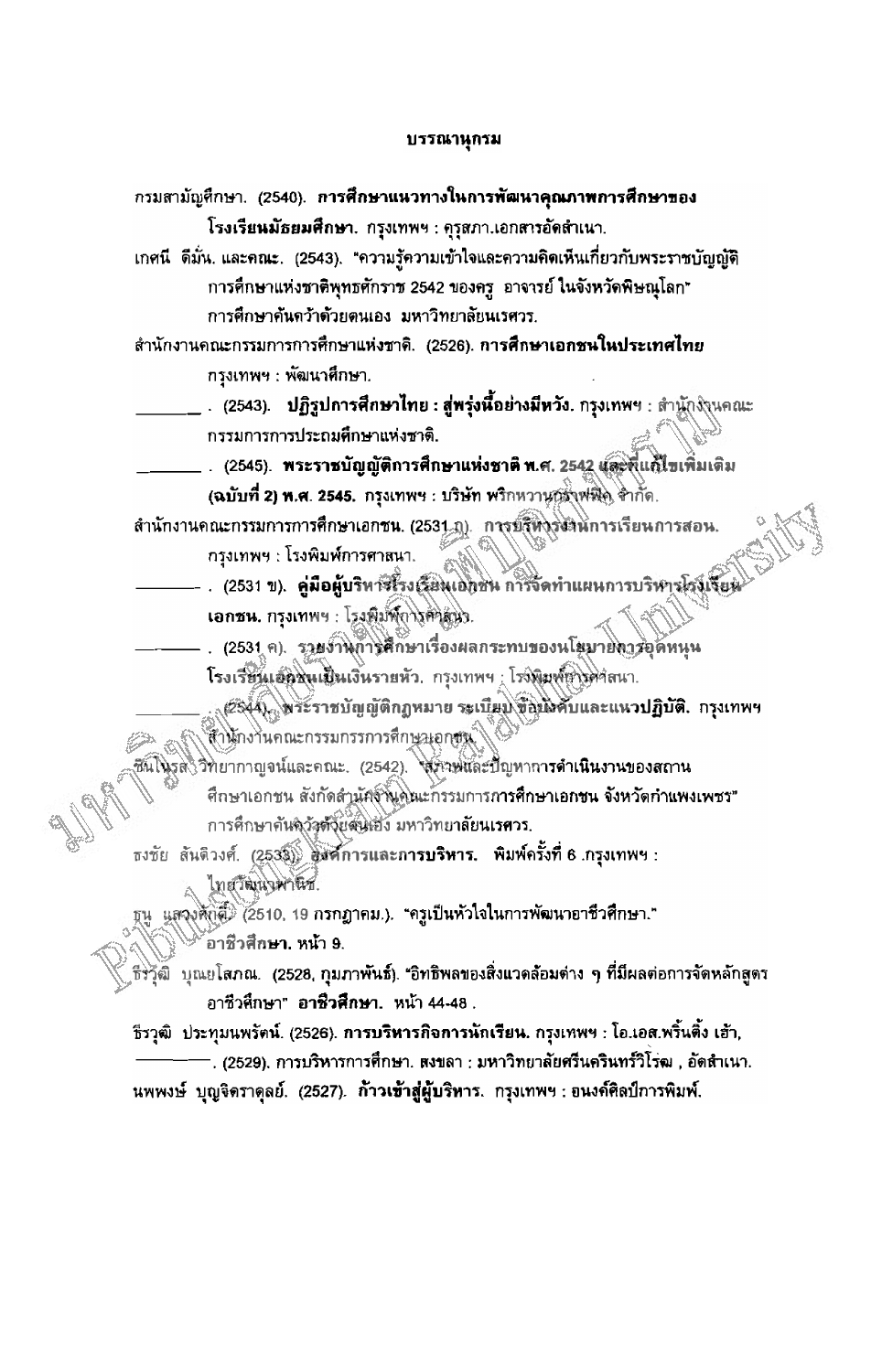- นิพนธ์ กินาวงศ์. (2526). หลักเบื้องต้นเกี่ยวกับการบริหารโรงเรียนและการนิเทศการ ์ศึกษา. พิมพ์ครั้งที่ 3 กรุงเทพฯ : พิฆเณศ.
- บรรจง ชูสกุลชาติ. (2529, 16 มกราคม). "อาชีวศึกษาครบวงจร" อาชีวศึกษา. หน้า 14 - 18
- ปรีดา เชื้อตระกูล. (2518). "งานบริหารการศึกษาของโรงเรียนประถมศึกษา สังกัด เทศบาลภายในภาคกลาง" วิทยานิพนธ์ปริญญามหาบัณฑิต จุฬาลงกรณ์มหาวิทยาลัย อัตสำเนา

พนัส หันนาคินทร์. (2513). หลักการบริหารโรงเรียน. กรุงเทพฯ : วัฒนาพานิช.

- ———— . (2524). หลักการบริหารโรงเรียน. กรุงเทพฯ : วัฒนาพานิช.
- 
- 

ภิญโญ สาธร. (2514). หลักการบริหารการศึกษา. กรุงเทพฯ : วัฒนาสูตินิช.

<u>\_\_\_\_\_\_\_\_</u> . (2526). หลักการบริหารการศึกษา. กรุงเทพฯ : ฮาการครูหิภา.

- \_\_\_\_\_\_\_\_\_\_\_. (2529). หลักการบริหารการศึกษา, กรุงเทพ์ยา ไหยวัฒนาพานิช. เมธี ปิลันธนานนท์. (2525). การบริหารการศึกษา กิจแทพฯ : พิทักษ์อักษร.
- วิทยา บุญสม. (2521). "การบริหารงานโรงเรียนราษฎรัสอนศาสนาอิสลามในจังหวัดชุลย์แด็น ภาคใต้" วิทยานิพนธ์ปริญญ์จัดพิภัยันทิด จุฬาลงกรณ์มหาวิทยาลัย "ยัดสำเนา.
- ศิริวัฒน์ พหลทัพ. (2539) เป็นจุบีที่ต่อผลกระทบต่อการบริหารโรงเรียนเอิกชนระดับ ประถัมศึกฐาไนจังหวัดเพชรบูรณ์" วิทยานิพนธ์ปริญญามิพงษัณฑิต มหาวิทยาลัย เกษตร์ศาสตร์ อัดสำเนา.

.<br>สมาน สุทธิ์เลิศอาณ. (2529). การบริหารการศึกษา กิจุฬิทพฯ : อักษรบัณฑิตการพิมพ์. สมบูงณ์ ธรรมลังกา. (2542). "การบริหารงานบุคคลีโรงเรียนเอกชนในจังหวัดเชียงราย"

วิทยานิพนธ์ปริญญามหาชัญที่ดู มหาวิทยาลัยเชียงใหม่ อัดสำเนา.

สมบูรณ์ พรรณาภพ. (2521) ที่สุดเนื้องต้นของการบริหารโรงเรียน กรุงเทพฯ : บรรณกิจ. สมศักดิ์ ศรีภูสิตโด และคุณะ: (2541). "สาเหตุการส่งเด็กเข้าเรียนระดับประถมศึกษาของ

ผู้ปกตุรุงงินที่เรียนโรงเรียนเอกชน จังหวัดกำแพงเพชร" การศึกษาค้าคว้าด้วยตนเอง มหาวิทยาลัยนเรศวร.

สินย์ดู นิววิการ. (2525). ภารบริหาร. กรุงเทพฯ : สมหมายการพิมพ์.

สวาท แสงมณี. (2532), "การศึกษาปัญหาการบริหารบุคลากรของผู้บริหารโรงเรียน ประถมศึกษาสังกัดสำนักงานการประถมศึกษาจังหวัดปัตตานี" วิทยานิพนธ์ปริญญา มหาบัณฑิต มหาวิทยาลัยศรีนครินทรวิโรฒ สงขลา อัดสำเนา.

ี่สุภรณ์ ประดับแก้ว. (2513). ภาระหน้าที่ของครูใหญ่ คู่มือประถมศึกษา. กรุงเทพฯ : ประจักษ์วิทยา..